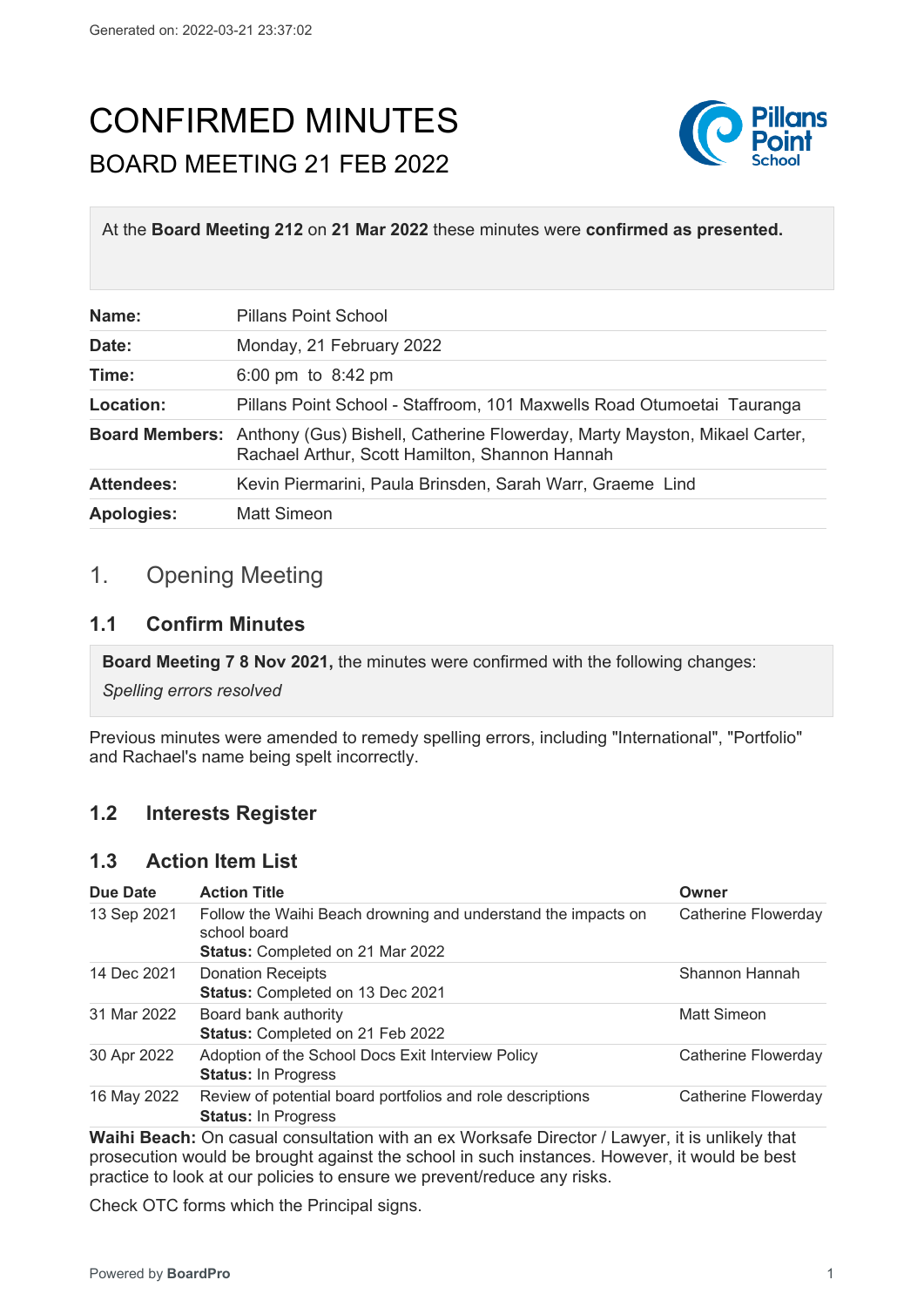**Donations:** Confirmed available on Hero. Circulate a notice to the Moa team that attended camp, if they would like to claim the rebate to download the receipt from Hero. Sarah and Kevin to collaborate on.

**Exit interviews**: Interviews for Permanent and Long Term employees (more than 12 months employed) are to be held. Short term Fixed Term staff interviewing will be discretionary. Provide the employee with the questions before the interview to allow preparation of response, or via google docs if a face-to-face interview is not wanted or available. Exit Interview Policy to contain clause about sharing the details from the interview with the Board - or a casual "are you happy to share the details with the Board" question? Recommended to share any board summary back to the employee for clarity and transparency. *Catherine to review the Exit Interview Policy*.

Responsibility to send the Exit Interview documents and set up the interview to fall with the HR Manager - likely the Principal.

Diary to interview Matt before 18/3/2022. Gus and Scott will hold the interview.

**Review of potential board portfolios and role descriptions**: postponed for discussion at a future date TBD

**Board Bank authority**: Shannon added as additional Board signatory. Signed off by Scott.



 $\mathcal{L}$ 

#### **Review Exit Interview Policy**

Review the exit interview policy

| <b>Due Date:</b> | 31 Mar 2022                |
|------------------|----------------------------|
| <b>Owner:</b>    | <b>Catherine Flowerday</b> |

#### **Hero Donations**

Send a notice to Moa camp children advising how to download their donation receipt should parents want to claim back tax.

21/3/20202: There is now a section on the school [website](https://www.pillanspoint.school.nz/news) under News -> Donations and TaxGift that explains how people can either gift their donation back to us, or how they can download their own donation receipts to supply to IRD. Kevin is putting out a Hero post shortly.

**Due Date:** 31 Mar 2022 **Owner:** Kevin Piermarini



#### **Exit Interview with Matt**

Exit interview with Matt - Gus and Scott

To follow up with Matt. And provide questions to him.

**Due Date:** 18 Mar 2022 **Owner:** Scott Hamilton

#### **1.4 Board Booster Jabs - Mandate for Education**

In support of all staff, the Board has agreed to follow the mandated Covid-19 vaccination rulings and practices for the education sector.

2. Visitors

#### **2.1 Visitor Presentations - Nil**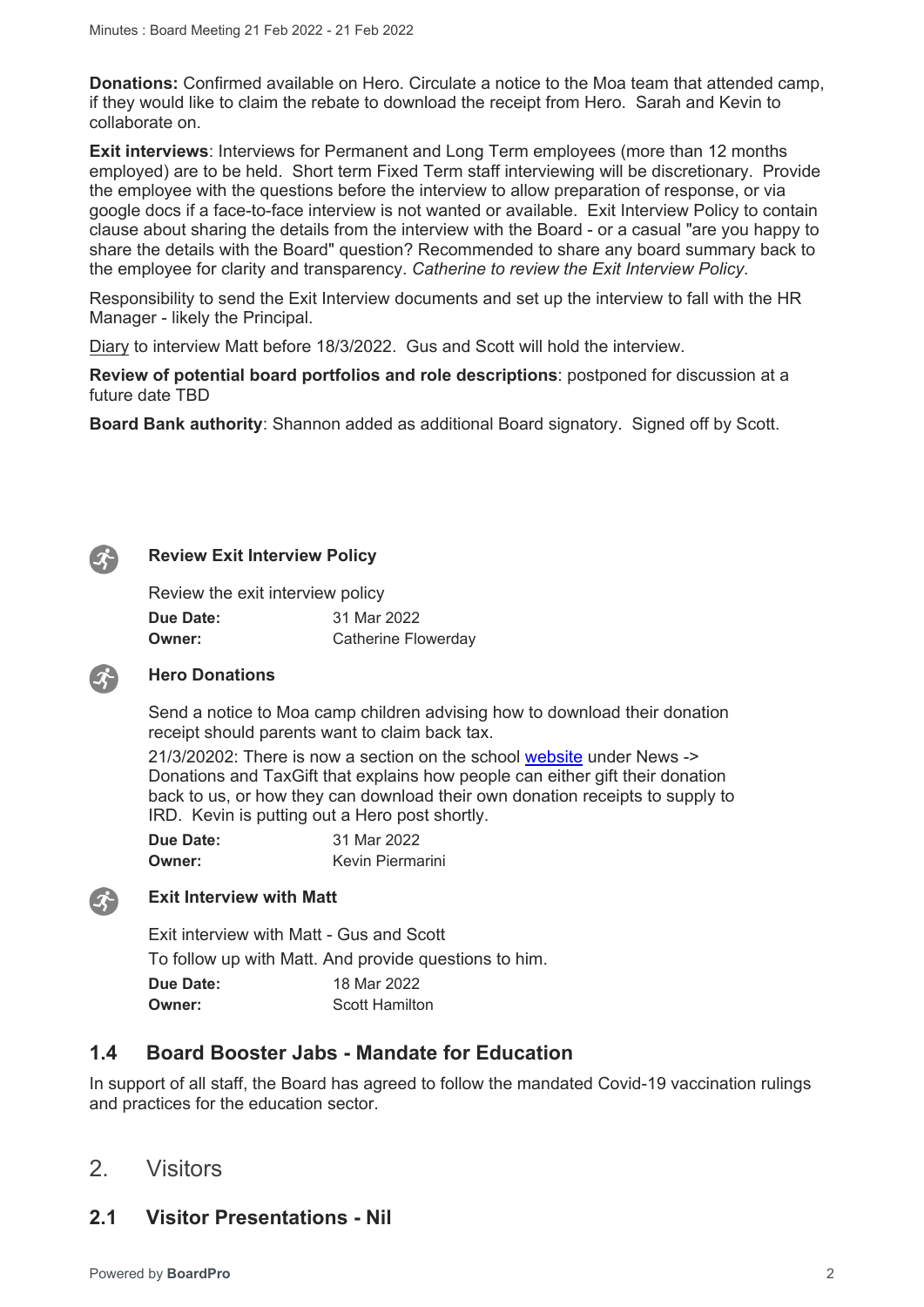## 3. Management Reports

## **3.1 Finance Reports**

## **3.2 2022 Budget for Approval**

Shannon has done a lot of background work with this budget and believes it to be sound. Overspends are largely Covid-19 related. An email has been sent to Dan at The School Office to check and account for end of year accruals.

It was agreed that this is an optimistic budget.

There is a lot of uncertainty around the cost and number of relievers and Teacher Aides that will be required during active Covid periods. Graeme advised that Leave Recovery funding application periods have been shortened, allowing more room for cost recovery. We are also now able to apply for funding to recover discretionary Covid-19 related leave costs incurred at the end of last year due to the mandate.

The Board has approved extra spending in areas of online learning and take-home-to-borrow devices recently; a small portion of the activity fee will be utilised to cover this.

Graeme indicated that by being frugal in other areas that we should avoid Covid-19 related blowouts.

It was noted that there may be potential frustrations from teaching staff as a consequence of having a minimal budget in regards to Teacher Aides availability.

Shannon, Kevin, Sarah and Graeme to meet to further discuss team budgets. Some communications have been made to Team Leaders regarding class and team budgets - Kevin and Graeme to distribute more information.

Follow up required with Sasha regarding art costs.

## $\mathcal{L}$

**EX** 

#### **Chase outstanding Ministry/SIP payments**

Shannon to work with Sarah to get open projects finalised and monies claimed from the Ministry.

21/3/2022: USB project final claim to ministry submitted by Frequency. We had to wait for the defects liability period to complete.

| Due Date: | 31 Mar 2022    |
|-----------|----------------|
| Owner:    | Shannon Hannah |

#### **2022 Budget Approval**

The Board approves the proposed 2022 Budget attached herein.

| <b>Decision Date:</b> | 21 Feb 2022    |
|-----------------------|----------------|
| Mover:                | Shannon Hannah |
| Seconder:             | Scott Hamilton |
| Outcome:              | Approved       |

## **3.3 Board Bank Authority and updates**

Authority given to add a credit card for Paula Brinsden and Graeme Lind. Matt's credit card is diaried for cancellation on 11 March 2022 by Sarah.

**Board Bank authority**: Removed old signatories - Matt, Lorna and Cherie. Added in Kevin, Paula, Sarah, Graeme and Shannon as new signatories. Signed off by Scott.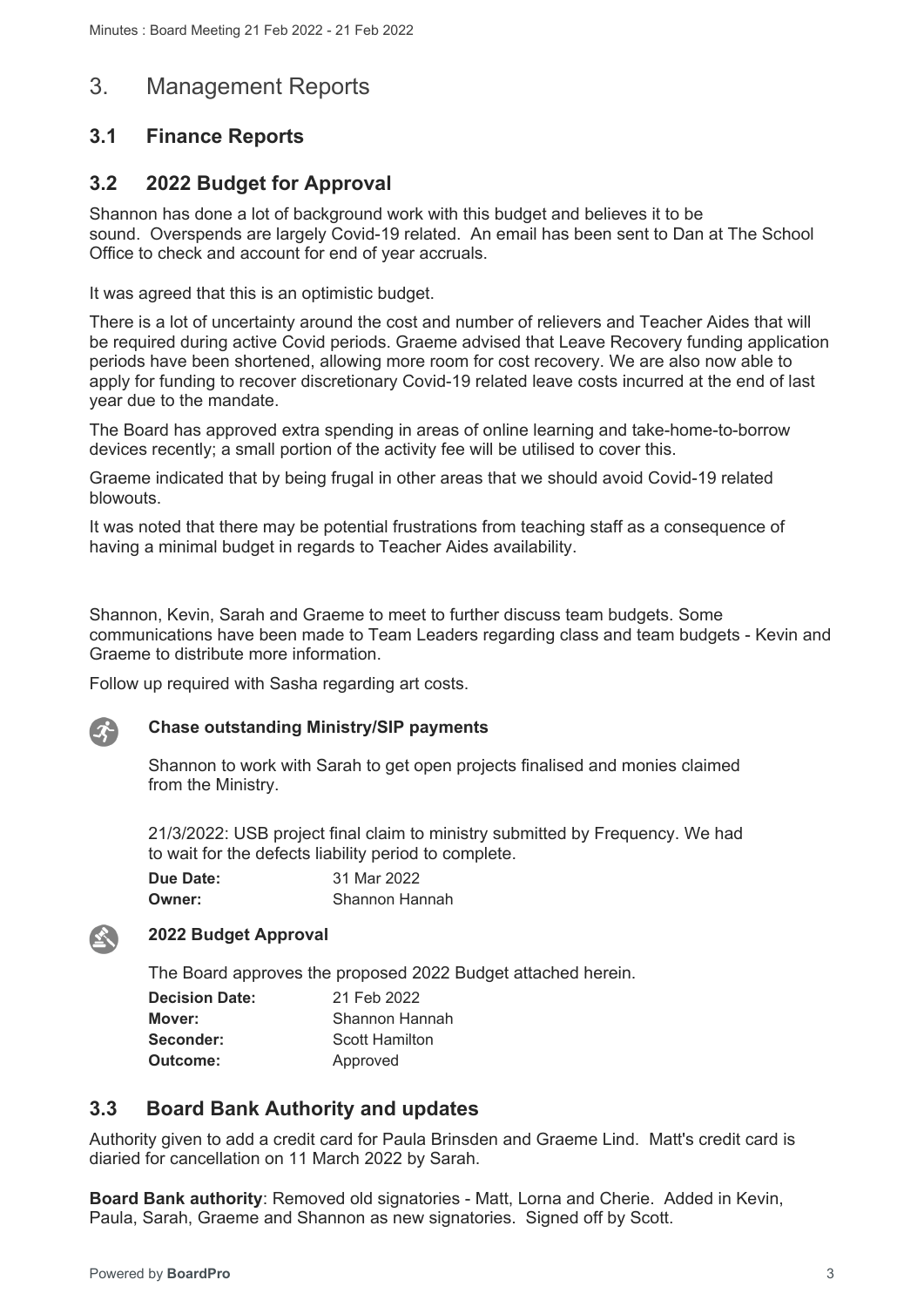

 $\mathcal{L}$ 

#### **Add credit cards for Graeme and Paula**

Credit cards to be added for Graeme Lind and Paula Brinsden.

**Decision Date:** 21 Feb 2022 **Mover:** Scott Hamilton **Seconder:** Anthony (Gus) Bishell **Outcome:** Approved

## 4. Building & Property Updates

#### **4.1 Property Summary**

Work is planned for 11 March 2022 to complete the concreting to tidy up the front of the Shed. It is scheduled for a Teacher Only day, impacting less on the school. No weekend work and no fencing hireage to close off the area to keep children safe. This cost is already included in the SIP project.

We are still in the process of collecting quotes to complete the concrete path from the Caretaker's Shed to the main buildings. At present they are too expensive. It is proposed to hold off on this work if the presented quotes are unreasonable. Potential to use the final Ministry building project payments to fund this? Graeme to follow up.

#### **Project funding**

To confirm we have exhausted all areas of funding for this project.

| <b>Due Date:</b> | 31 Mar 2022 |
|------------------|-------------|
| <b>Owner:</b>    | Graeme Lind |

#### **4.2 5YA Verbal update from Meeting held Wednesday 16 Feb**

A meeting was held with WSP and the Ministry for the next 5YA funding. \$350k is available for building rework, and another \$200k is available with the caveat of being spent within a short period. Guidance is given on how this should be spent.

Rooms 7 to 10 could cost around 1 million to refurbish.

Advancing half of the project could enable access to the above mentioned \$200k, by upgrading rooms 7 and 8 and decommissioning the boiler at the same time. This would require a new heatpump in room 9 and potentially some carpeting to ensure rooms 9 and 10 remain warm. By engaging these works at the end of Term 4, the displaced children could fill the Kea/Kiwi rooms that are vacant until roll growth fills them around Term 2 the following year.

WSP and/or the Ministry is analysing how we may be able to get value for money / best use from these potential works.

#### **4.3 Zone Review from MOE**

The Zone Review means a slight increase in eligible enrollers for us.

We need to confirm that our enrollment packs are updated to reflect this zoning change. Graeme to confirm the effective date for the zone change.



#### **Zoning effective date**

To confirm the date that the zoning changes go live. **Due Date:** 31 Mar 2022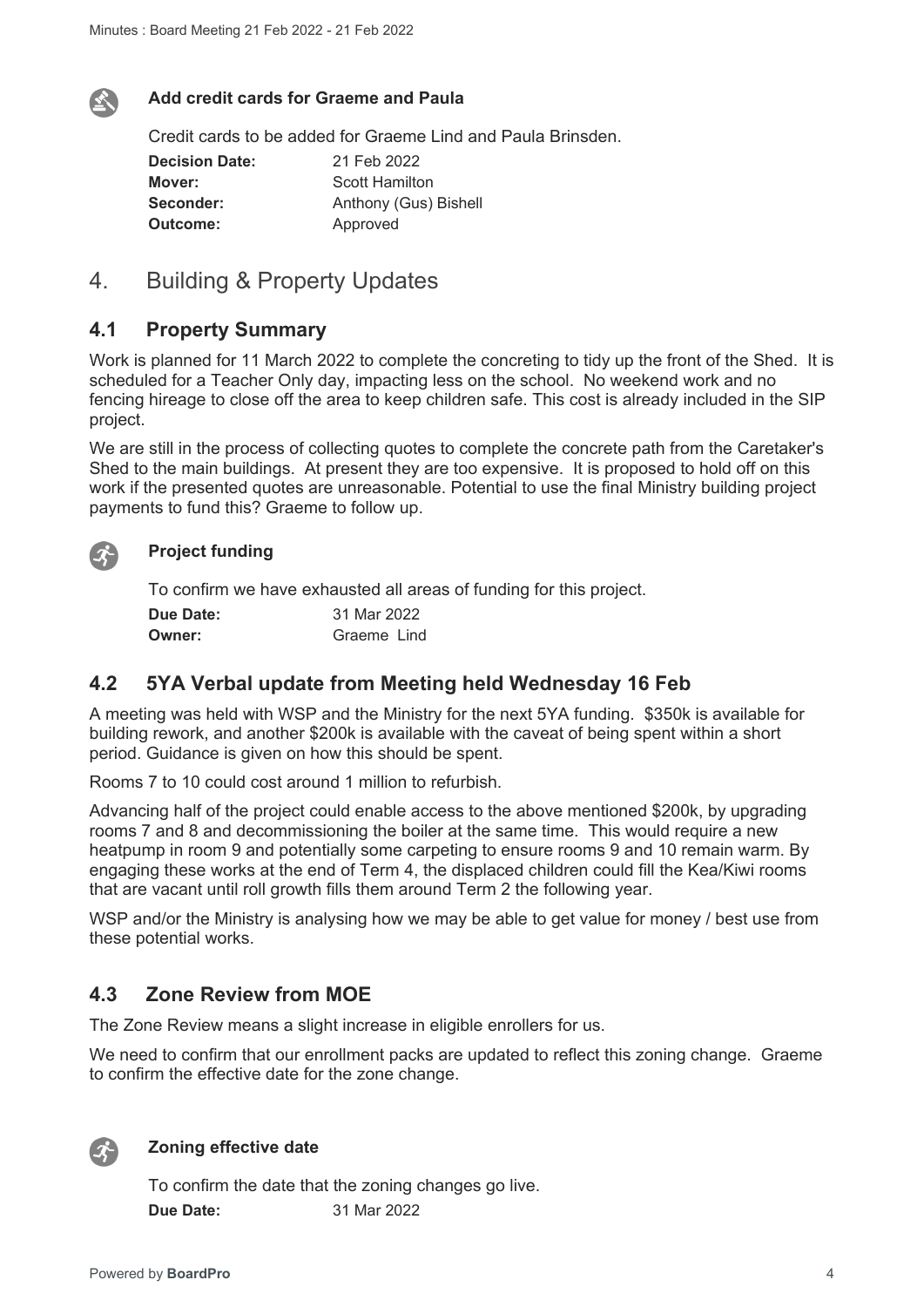**Owner:** Graeme Lind

## 5. Decisions, Discussions & Sharing

## **5.1 COVID Update**

A Covid Response Team has been established in the school and consists of Lee, Brooke, Kevin, Paula, Sarah and Graeme. We are currently working through current policies to ensure they are consistent with other schools in the district, and are proactive rather than reactive. Ideally to setup a separation procedure, splitting leadership and admin teams into two rotating rosters. Perhaps holding group meetings outside rather than in the board room.

There is no home learning scheduled as yet, the tipping point is still to be determined. Ideally work towards having procedures in place by Wednesday 23 February for this.

Closing a classroom or groups of classrooms is likely to be a day-to-day decision. Although it would be nice to have text notifications, it was deemed too expensive. Recommended to post a community notice on Facebook and Hero etc that parents will need to check Hero regularly to see if school is open for their children.

The presentation to Staff on 22 February is likely to indicate our internal shift to Red Phase 2.

Any new policies will need to be passed on to the Board.

In terms of Health and Safety, it was reiterated that we aren't the Police. We can't force people to wear masks or restrict access to the school, and we can't police any exemptions. We remain reliant on positive reinforcement and leading by example to encourage people to comply with mask wearing, contact tracing and honesty in when to send their children to school.

#### **Covid policy**

Covid policy to be supplied to the Board for review. (Available on School docs now)

| Due Date: | 28 Feb 2022 |
|-----------|-------------|
| Owner:    | Graeme Lind |

A foundation of remote learning has been formed (at this stage) for children in isolation. After staff consultation each morning, at around 11am a Google meet event will happen directed at children at home. This will have a writing focus and set children up for self directed learning over the course of the day. When this starts will be based on numbers of children affected. It will be accessed from each child's device - information will be sent home on Friday 25 February on how to login.

New chromebooks have been ordered for the senior children to use. Older chromebooks will be made available to go home with children that don't have access to a device. It is noted that these all require WiFi to work.

This learning utilises the Reading Eggs, Mathletics and Math seeds subscriptions recently purchased.

## **5.2 2021 End of Year Academic Achievement Reports**

The school is satisfied with the results contained in these reports. There are lots of positives and good improvements.

Staff can easily identify the children that are not meeting targets. Most of these children are already in targeted groups at team and classroom levels.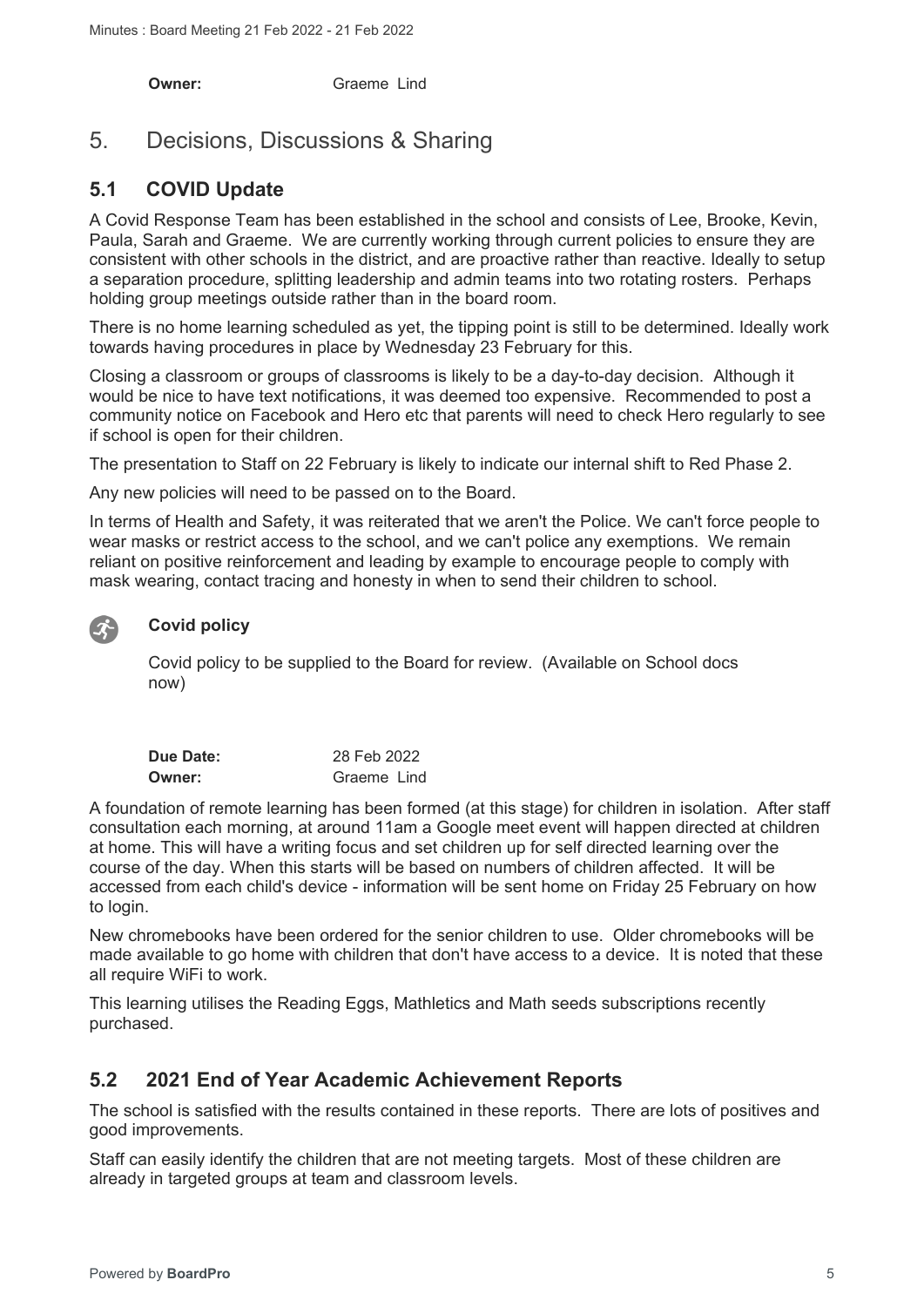It is worth relaying to parents that half year reports are indicative only and indicate room for growth. Display the year in curriculum levels in mid year reports.

## **5.3 2022 Strategic Direction**

The main theme is Purpose, Understanding, Clarity and Consistency. Reinforcing use of the tools that we already use. The file storage system has been updated for 2022 with a number of templates available to encourage consistency.

There is further clarity available for staff around assessments, and feedback surrounding this is largely positive.

Implementing a GATE program - expressions of interest have been extended to children. Covid may handbrake full implementation, so it will be assessed on a week by week basis. The aim is to cover all cohorts across the school. Children will be questioned on expectations vs results; hopefully to demonstrate proof of the program's success. Paula to share with the Board when plans are finalised.

Staff PLD- We have a highly talented art teacher available to model skills and set a start point and direction for other teachers. She will do this one block a week. We are also having a follow up communications session with Mark Bunting later in the year.

The colour run is in planning stage, pending Covid.

Staff induction website - decided it would be too hard to manage another website. A Welcome Pack is to be made available instead. A few documents were shared to become a starting point for this fluid document. Graeme to be responsible for creating the induction checklist.



#### **Staff Induction**

Merge old documents into a new Welcome pack for staff and determine an induction checklist

| Due Date: | 31 Mar 2022 |
|-----------|-------------|
| Owner:    | Graeme Lind |

#### **5.4 Appointment Process Update**

Consultation with the community - data has been collected, but yet to be reviewed.

The advertisement will go into the Gazette on 2 March 2022.

## 6. For Noting

#### **6.1 International Students and Covid-19**

Gus recently met with Lee and Graeme. Happy with Lee's significant work within the nationally combined submission regarding International students and their continuing education during Covid-19. This submission has a direct impact on the school's income. Up until July 2022, we can enroll self-funding International Students (dependent on boarder openings).

Submissions are open until 11 March 2022 and have considerable community and Ministry support.

Scott has determined that the Board should make a submission in support of continuation of the International Student program. Rather than the financial aspects, the Board should approach the different cultures and global citizenship related aspects.

It is reported that our families are very settled. Regular communications indicate that we are doing a great job and are well positioned.